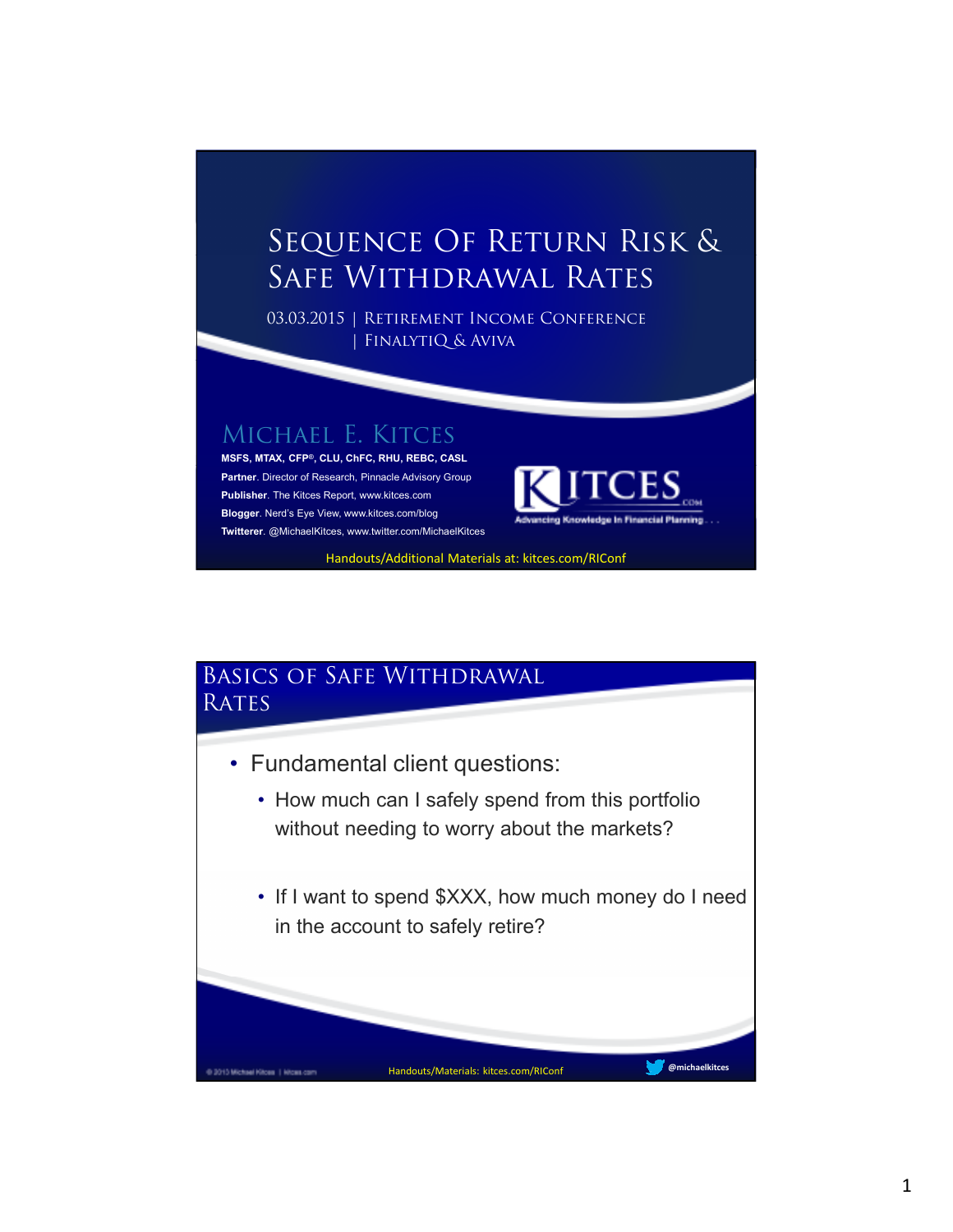

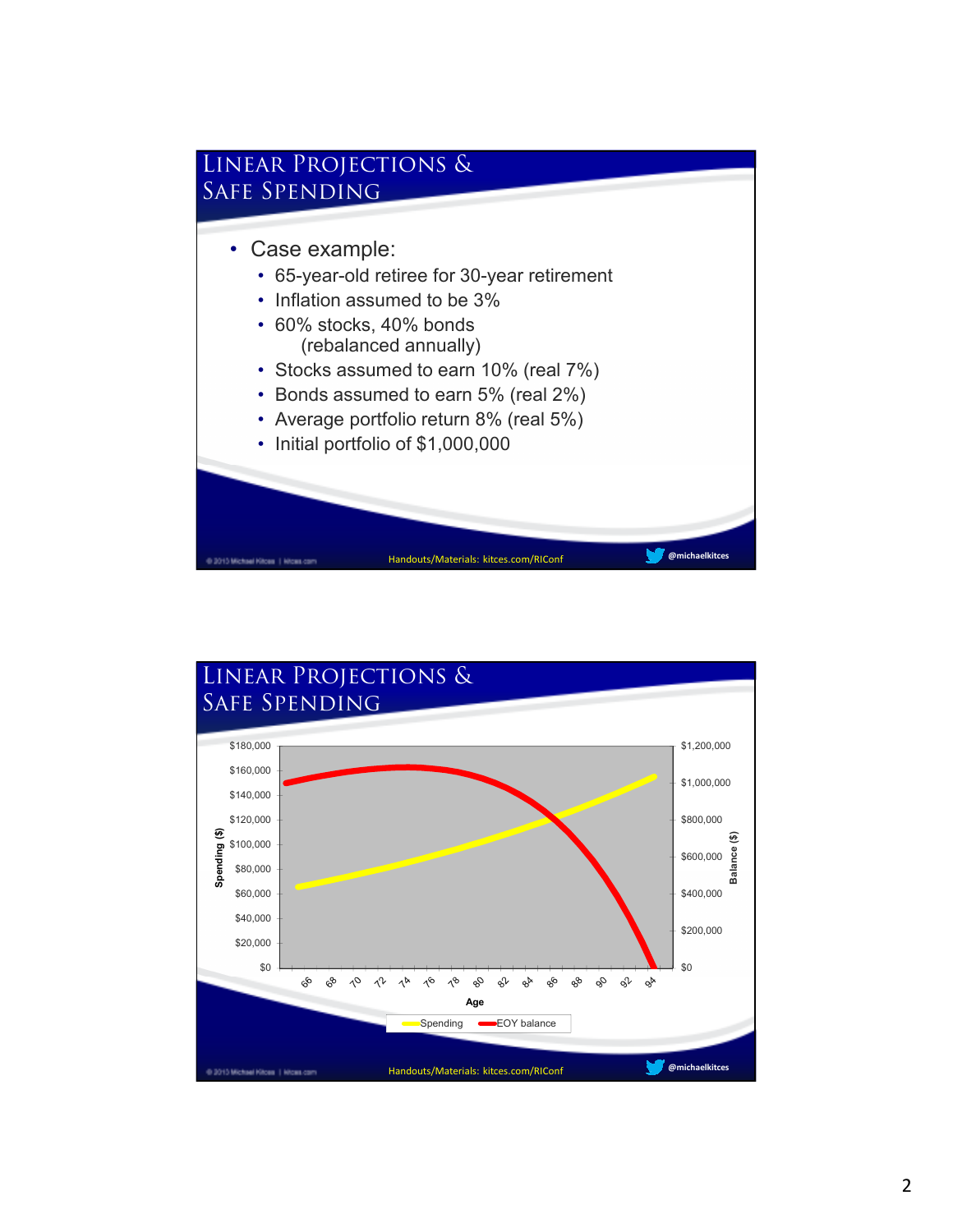| Year           | <b>Initial Balance</b> | <b>Portfolio Growth</b> | <b>Portfolio Withdrawal</b> | <b>End of Year Balance</b> |
|----------------|------------------------|-------------------------|-----------------------------|----------------------------|
| $\mathbf{1}$   | \$1,000,000            | \$80,000                | ( \$65, 895)                | \$1,014,105                |
| $\overline{2}$ | \$1,014,105            | \$81.128                | (567.872)                   | \$1,027,362                |
| 3              | \$1,027,362            | \$82,189                | (569,908)                   | \$1,039,643                |
| 4              | \$1,039,643            | \$83,171                | ( \$72,005]                 | \$1,050,810                |
| 5              | \$1,050,810            | \$84,065                | (574.165)                   | \$1,060,709                |
| 6              | \$1,060,709            | \$84,857                | (576, 390)                  | \$1,069,176                |
| $\overline{7}$ | \$1.069.176            | \$85.534                | (578.682)                   | \$1,076,028                |
| 8              | \$1,076,028            | \$86,082                | (581, 042)                  | \$1,081,068                |
| 9              | \$1.081.068            | \$86.485                | $($ \$83.474)               | \$1.084.080                |
| 10             | \$1,084,080            | \$86,726                | ( \$85, 978)                | \$1,084,828                |
| 11             | \$1.084.828            | \$86.786                | $($ \$88.557)               | \$1,083,057                |
| 12             | \$1,083,057            | \$86,645                | (591, 214)                  | \$1,078,488                |
| 13             | \$1,078,488            | \$86,279                | ( \$93, 950)                | \$1,070,817                |
| 14             | \$1.070.817            | \$85.665                | (596.769)                   | \$1,059,714                |
| 15             | \$1,059,714            | \$84,777                | (599, 672)                  | \$1,044,819                |
| 16             | \$1,044,819            | \$83.586                | (5102.662)                  | \$1,025,742                |
| 17             | \$1,025,742            | \$82,059                | ( \$105, 742]               | \$1,002,060                |
| 18             | \$1,002,060            | \$80,165                | (5108, 914)                 | \$973,311                  |
| 19             | \$973,311              | \$77,865                | (5112, 181)                 | \$938,994                  |
| 20             | \$938.994              | \$75,120                | ( \$115, 547)               | \$898,567                  |
| 21             | \$898,567              | \$71,885                | (5119, 013)                 | \$851,439                  |
| 22             | \$851,439              | \$68,115                | (5122,584)                  | \$796,970                  |
| 23             | \$796,970              | \$63,758                | (5126, 261)                 | \$734,466                  |
| 24             | \$734.466              | \$58,757                | ( \$130,049]                | \$663,175                  |
| 25             | \$663.175              | \$53,054                | ( \$133, 951)               | \$582,278                  |
| 26             | \$582,278              | \$46,582                | ( \$137, 969)               | \$490,891                  |
| 27             | \$490,891              | \$39,271                | (5142, 108)                 | \$388,054                  |
| 28             | \$388,054              | \$31,044                | (5146, 371)                 | \$272,727                  |
| 29             | \$272.727              | \$21,818                | ( \$150, 763)               | \$143,783                  |
| 30             | \$143,783              | \$11,503                | ( \$155, 285)               | \$0                        |

## Linear Projections & Safe Spending

- Question: How much can be safely spent?
- Answer: \$65,895, or about 6.6%
- Is 6.6% the "safe withdrawal rate"?
	- Safe withdrawal rate versus Initial withdrawal rate
- Primary Challenge:

@ 3015 Michael Kitoes | Woes com

• Assumes returns are the same each and every year

**@michaelkitces** Handouts/Materials: kitces.com/RIConf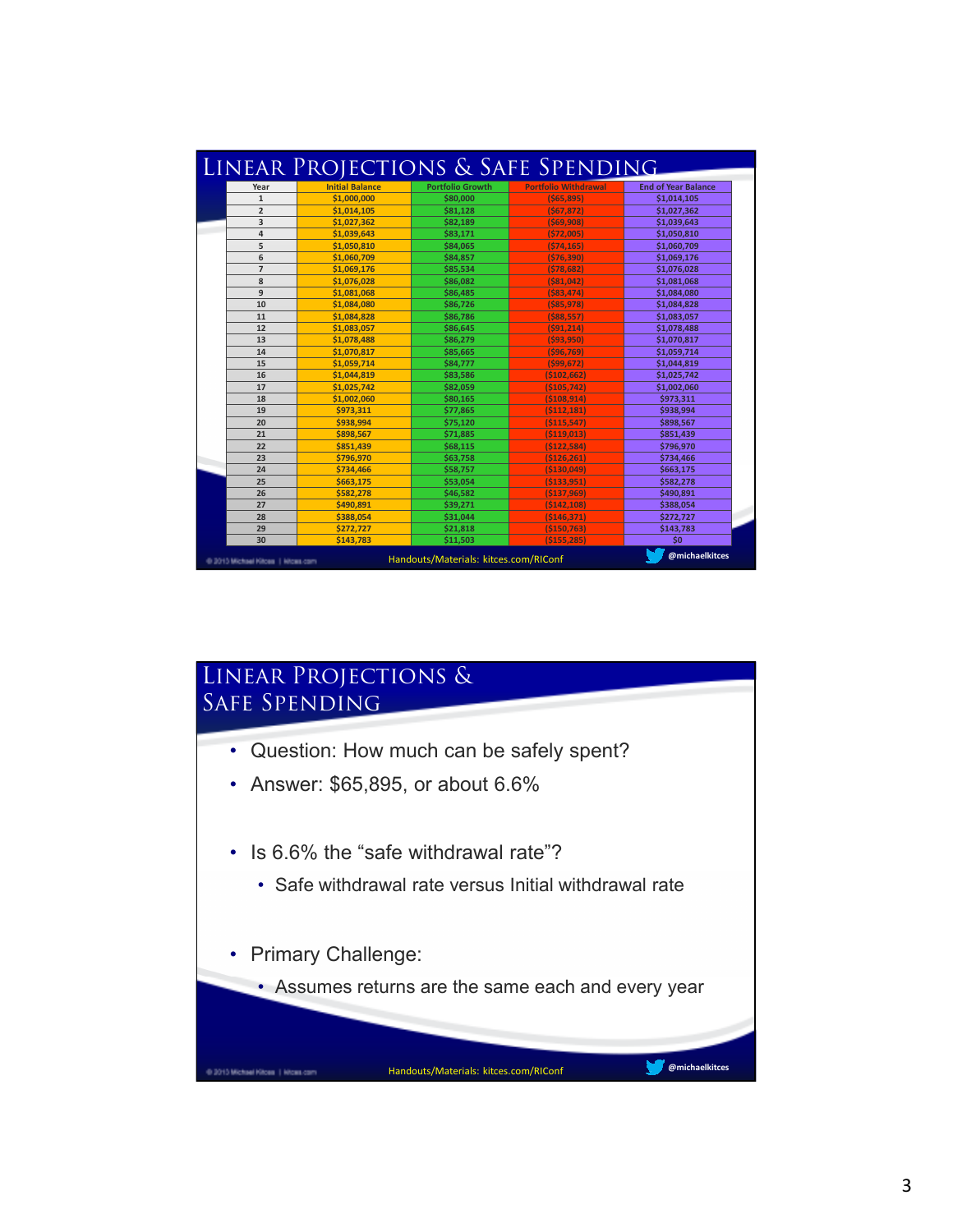

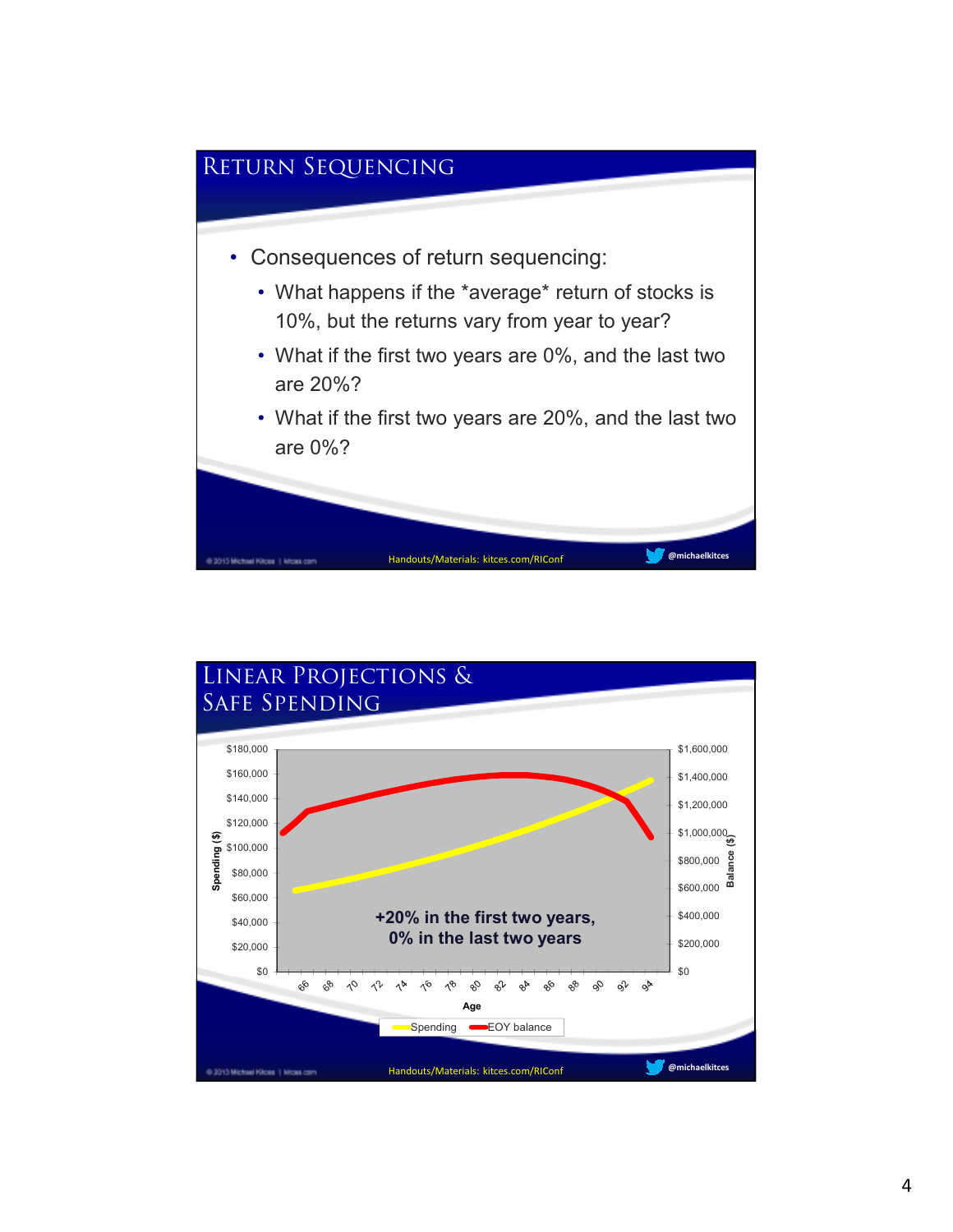

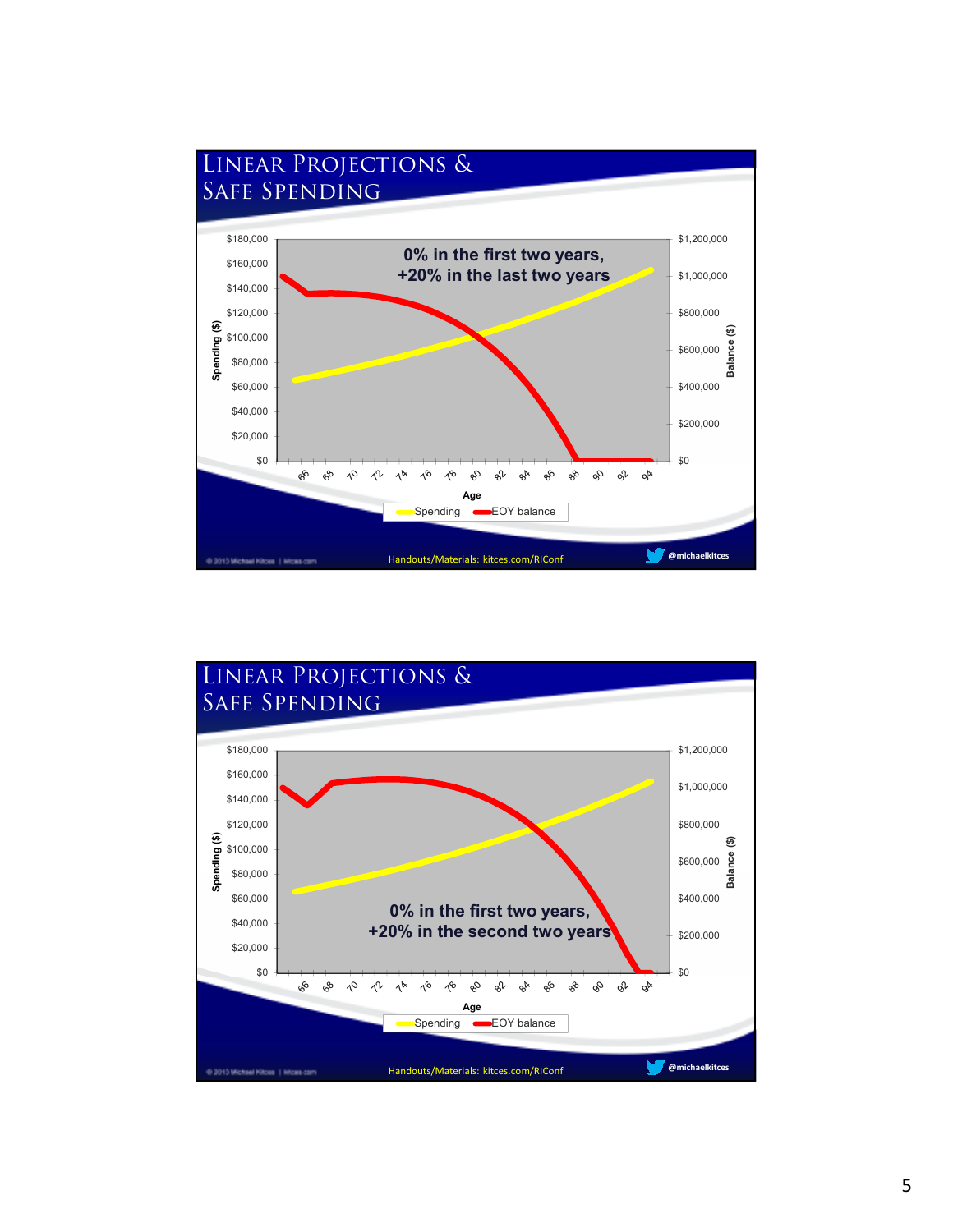

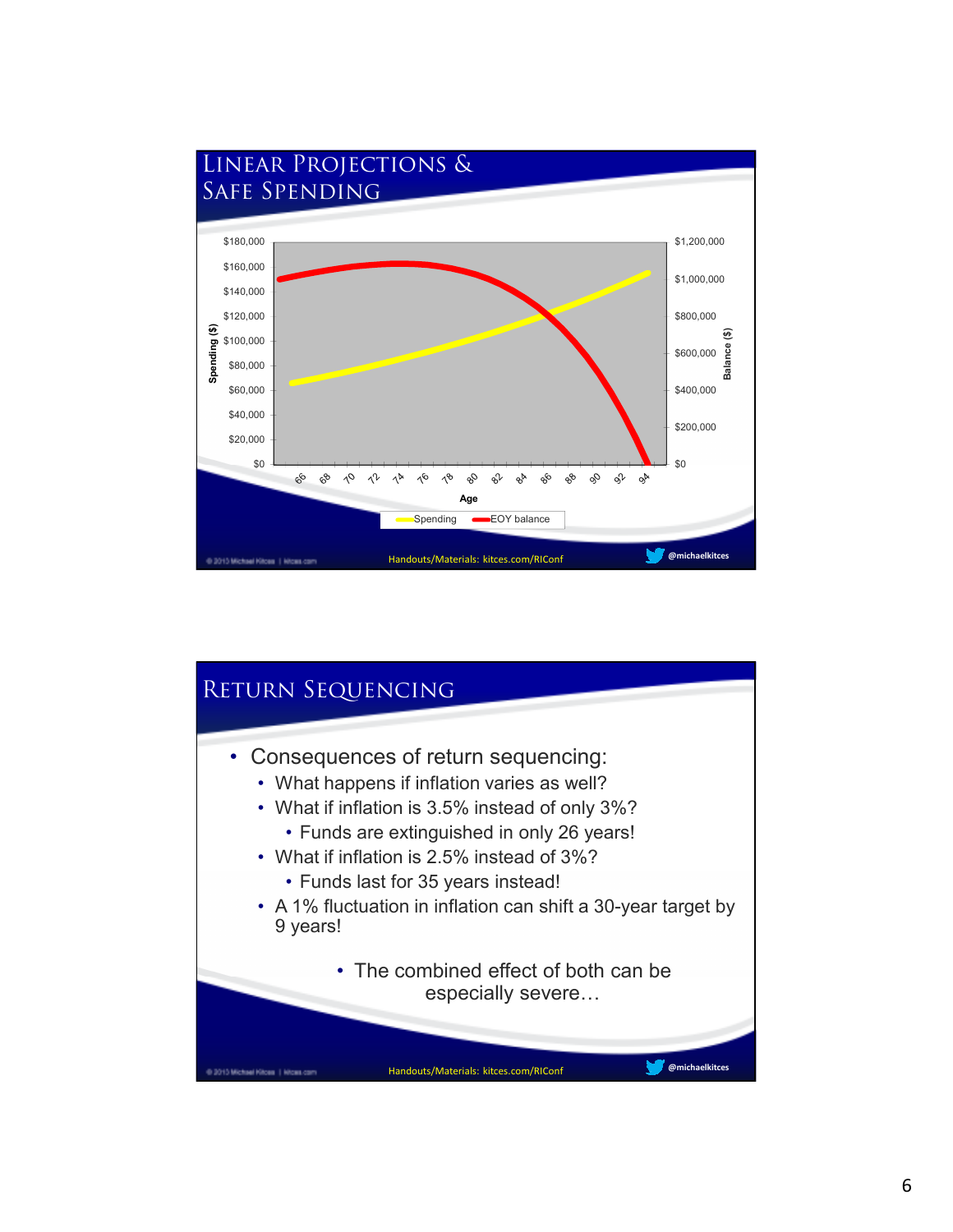

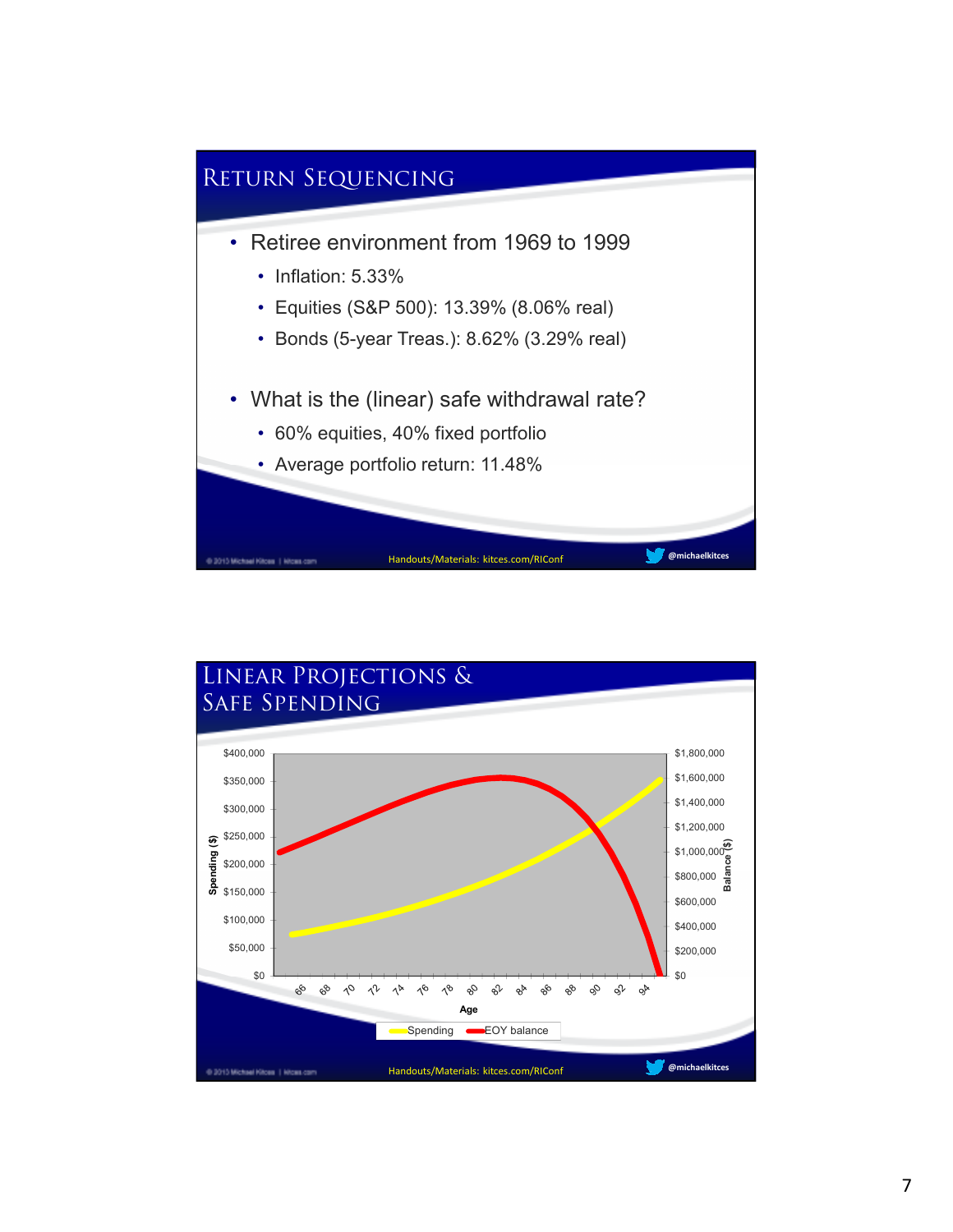

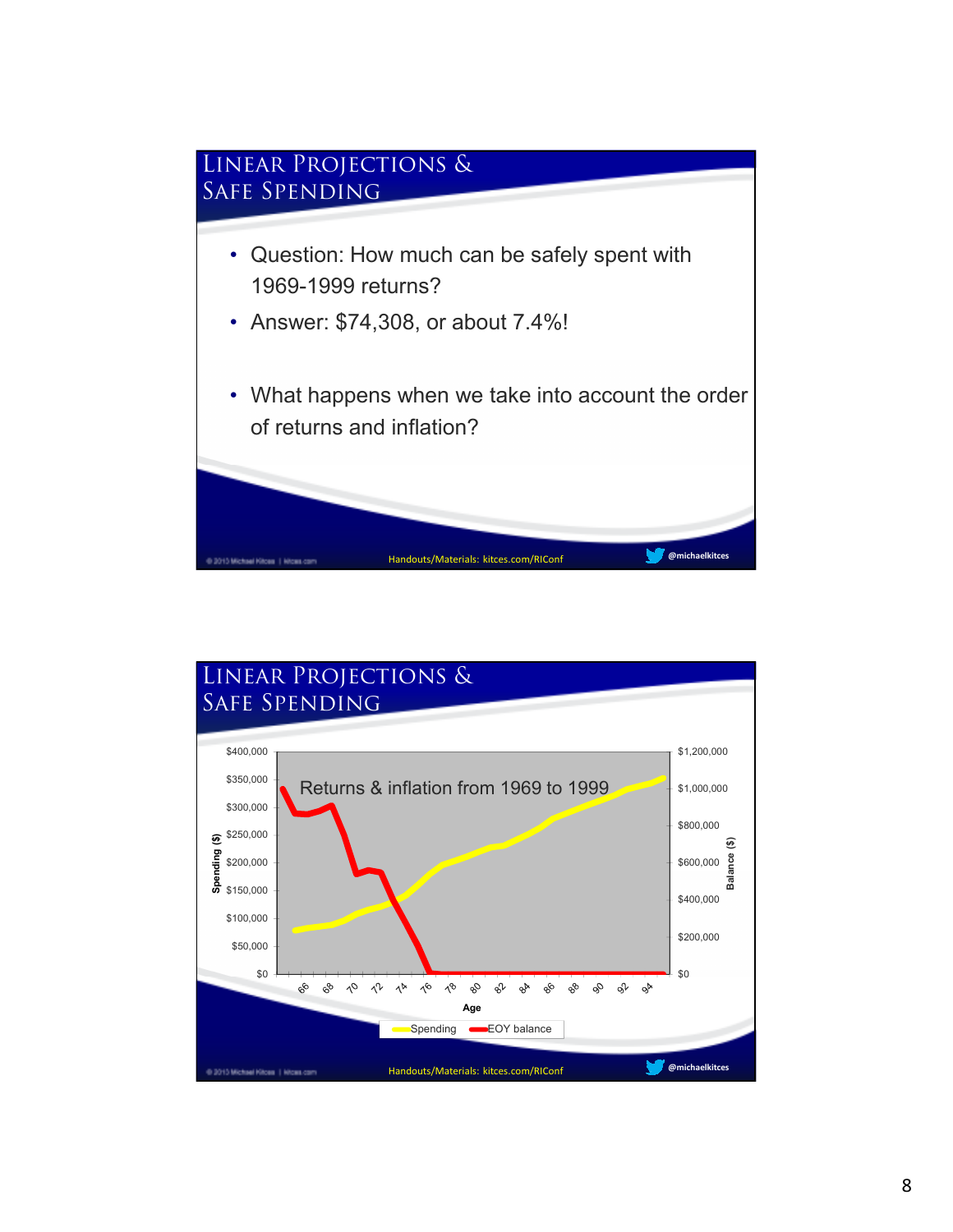

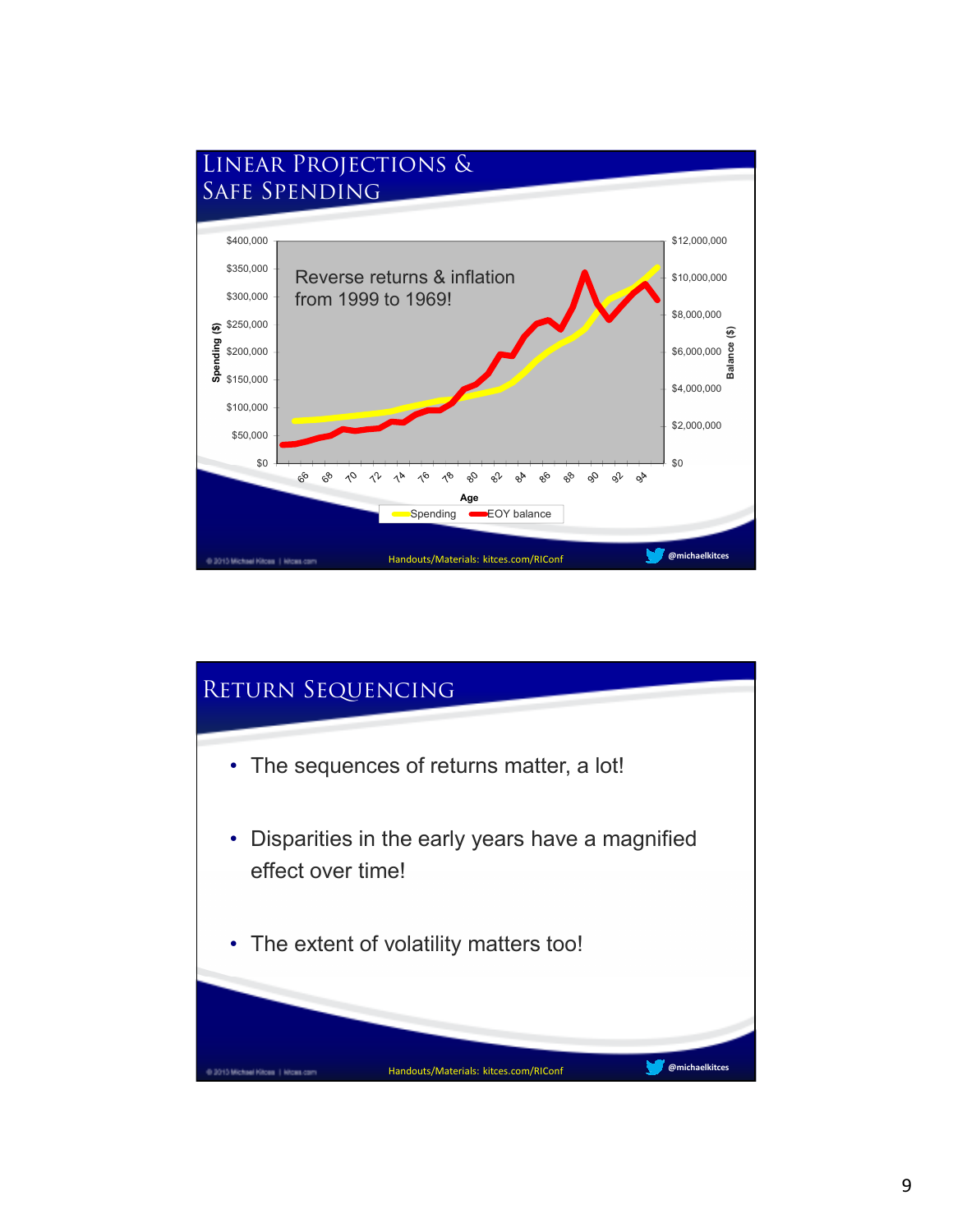

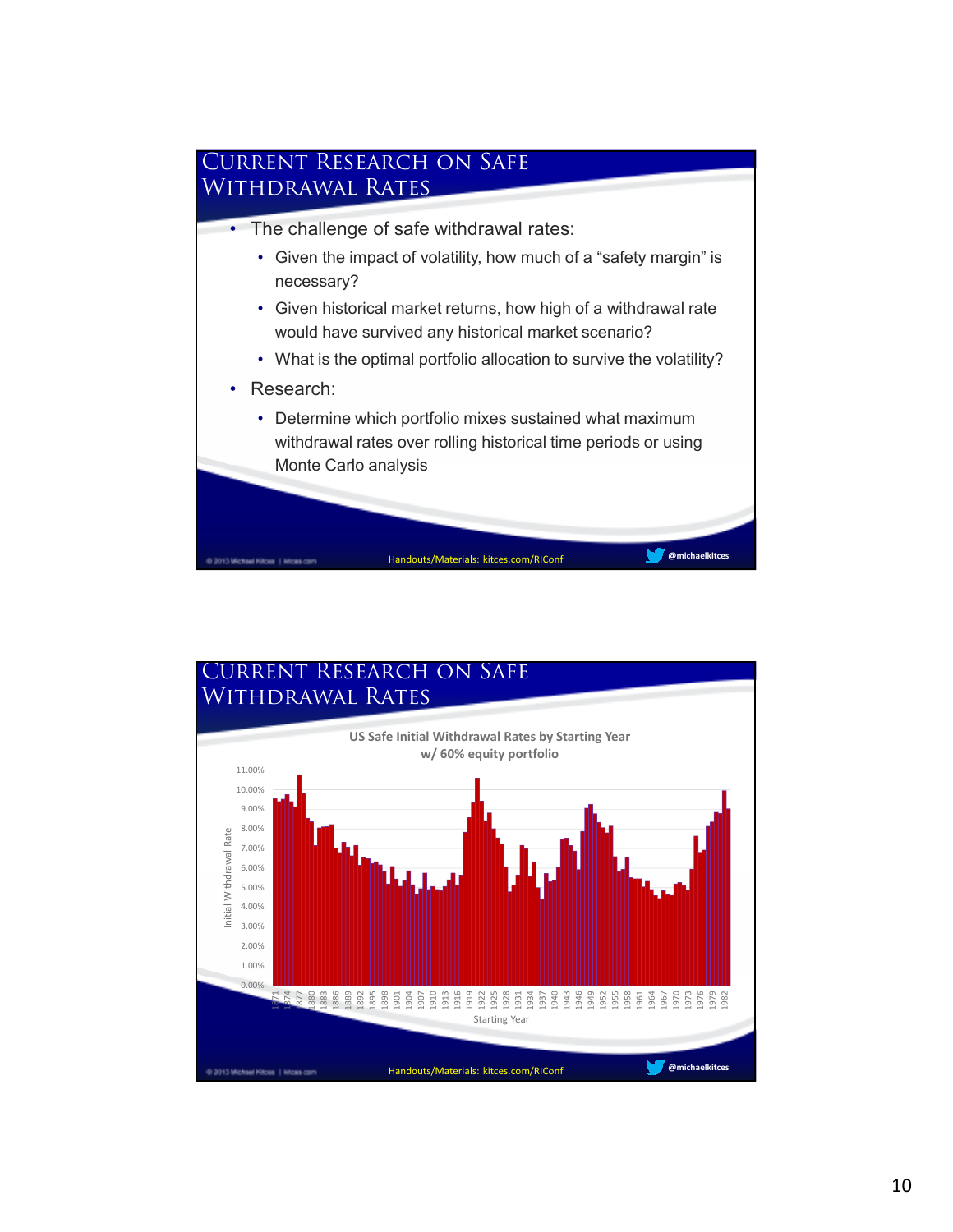

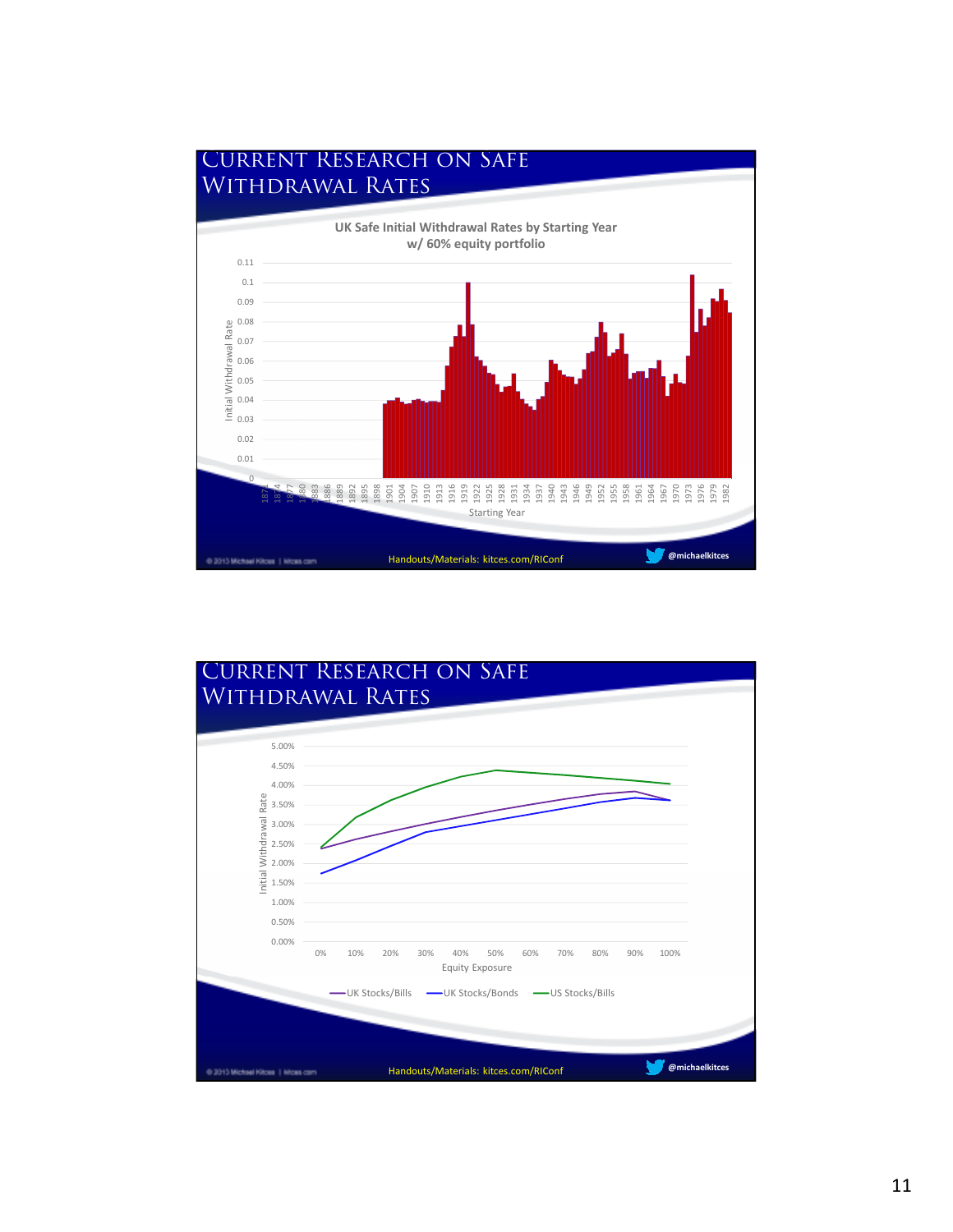

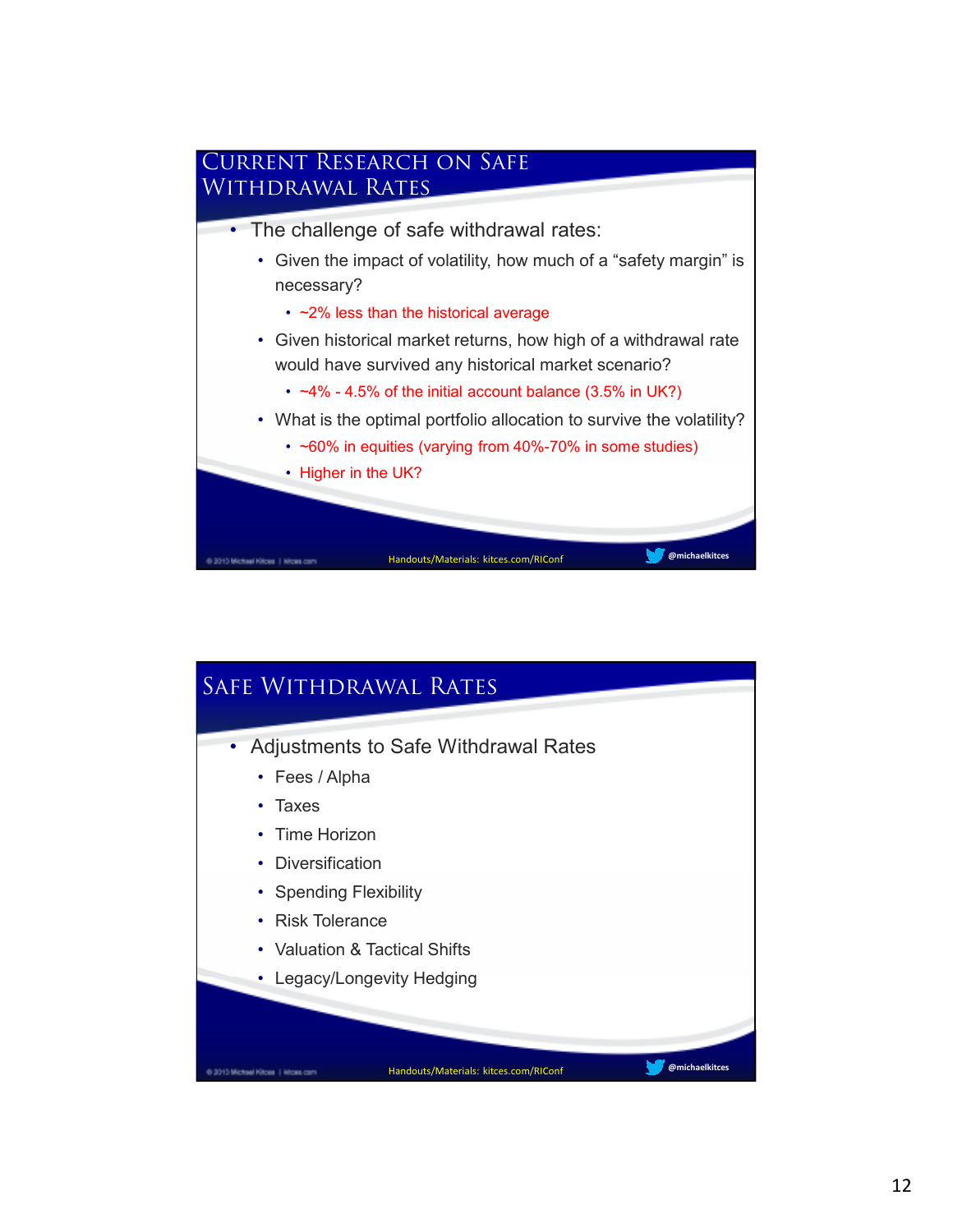|                                                                                              | <b>SAFE WITHDRAWAL RATES</b> |                                    |  |  |
|----------------------------------------------------------------------------------------------|------------------------------|------------------------------------|--|--|
|                                                                                              | • Current research summary:  |                                    |  |  |
|                                                                                              | <b>Base Withdrawal Rate</b>  | $4.0\% - 4.5\%$                    |  |  |
|                                                                                              | <b>Adjustments</b>           |                                    |  |  |
|                                                                                              | Fees/Alpha                   | $-1\%$ to $1\%$                    |  |  |
|                                                                                              | Taxes                        | $-0.25\%$ to $-0.75\%$             |  |  |
|                                                                                              | Legacy/Longevity<br>Hedge    | 0% to $-0.4%$                      |  |  |
|                                                                                              | <b>Time Horizon</b>          | $-0.5%$ to 1%                      |  |  |
|                                                                                              | <b>Diversification</b>       | $0.5\%$ to 1%                      |  |  |
|                                                                                              | <b>Spending Flexibility</b>  | $0\%$ to $1\%$                     |  |  |
|                                                                                              | <b>Risk Tolerance</b>        | $0\%$ to $1\%$                     |  |  |
|                                                                                              | <b>Valuation Environment</b> | $0\%$ to $1\%$                     |  |  |
|                                                                                              | Tactical Asset Allocation    | 0% to 0.2%                         |  |  |
|                                                                                              | <b>Final Withdrawal Rate</b> | Sum Total of<br><b>Adjustments</b> |  |  |
|                                                                                              |                              |                                    |  |  |
| @michaelkitces<br>Handouts/Materials: kitces.com/RIConf<br>@ 3015 Michael Kitces   Mices com |                              |                                    |  |  |

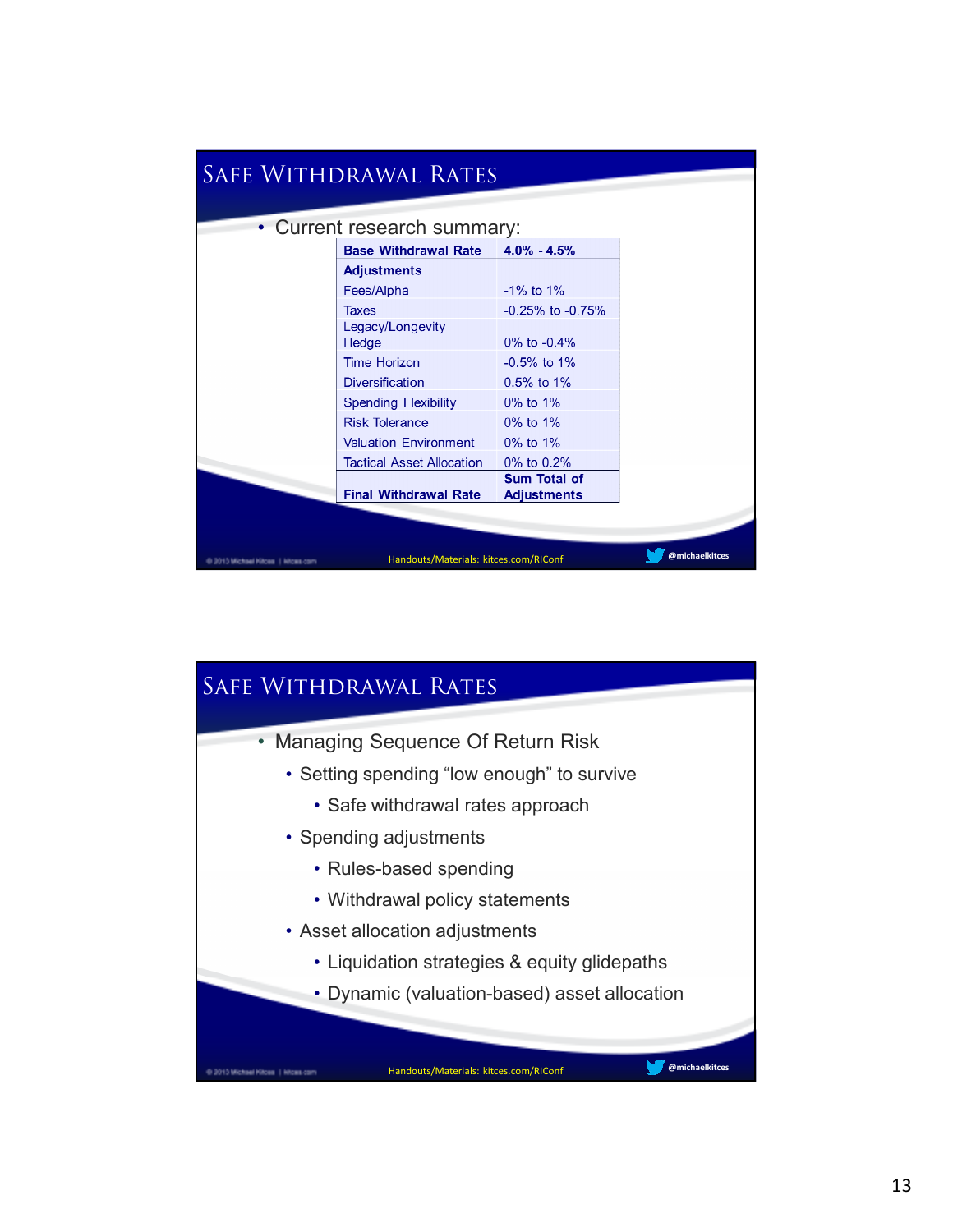

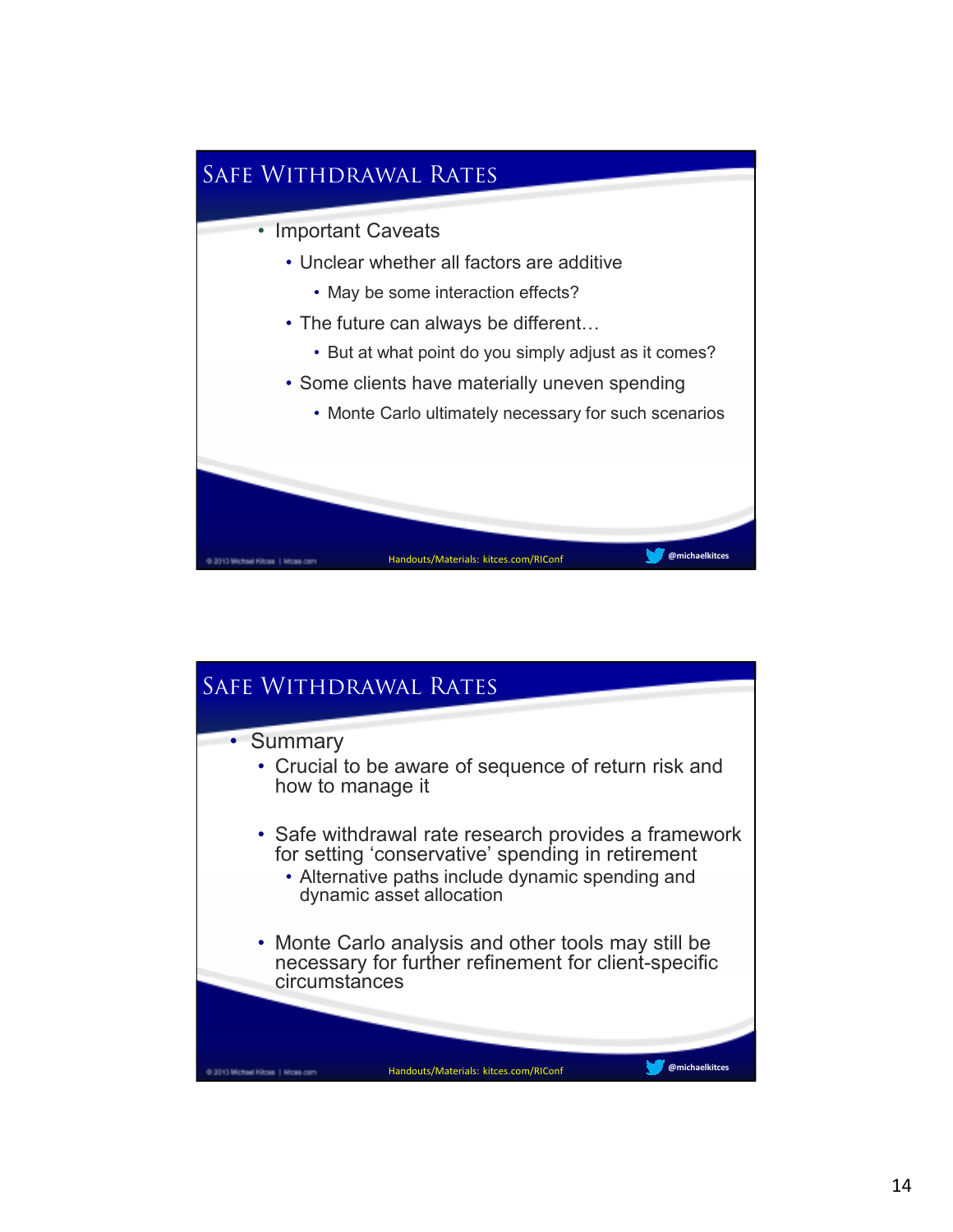

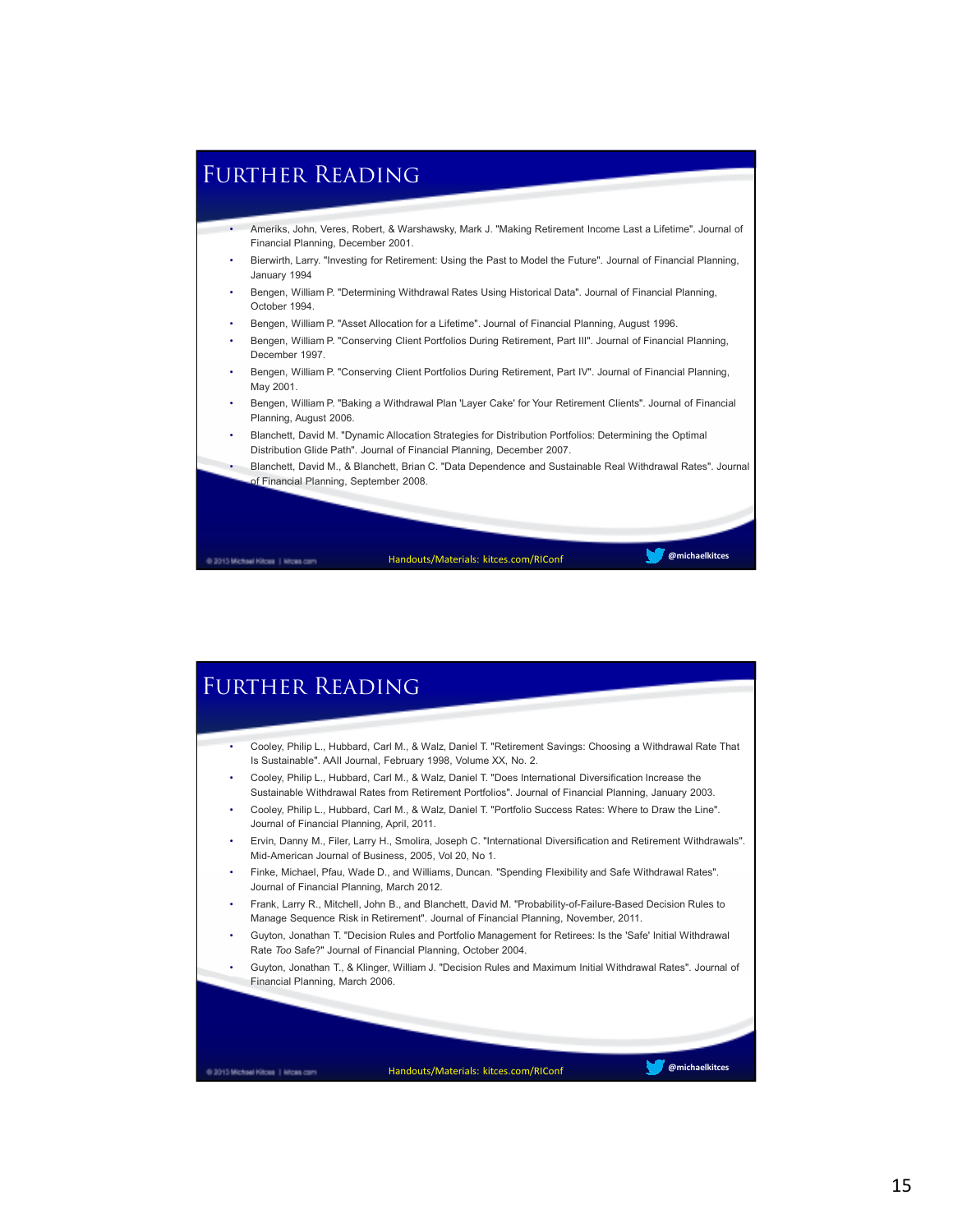